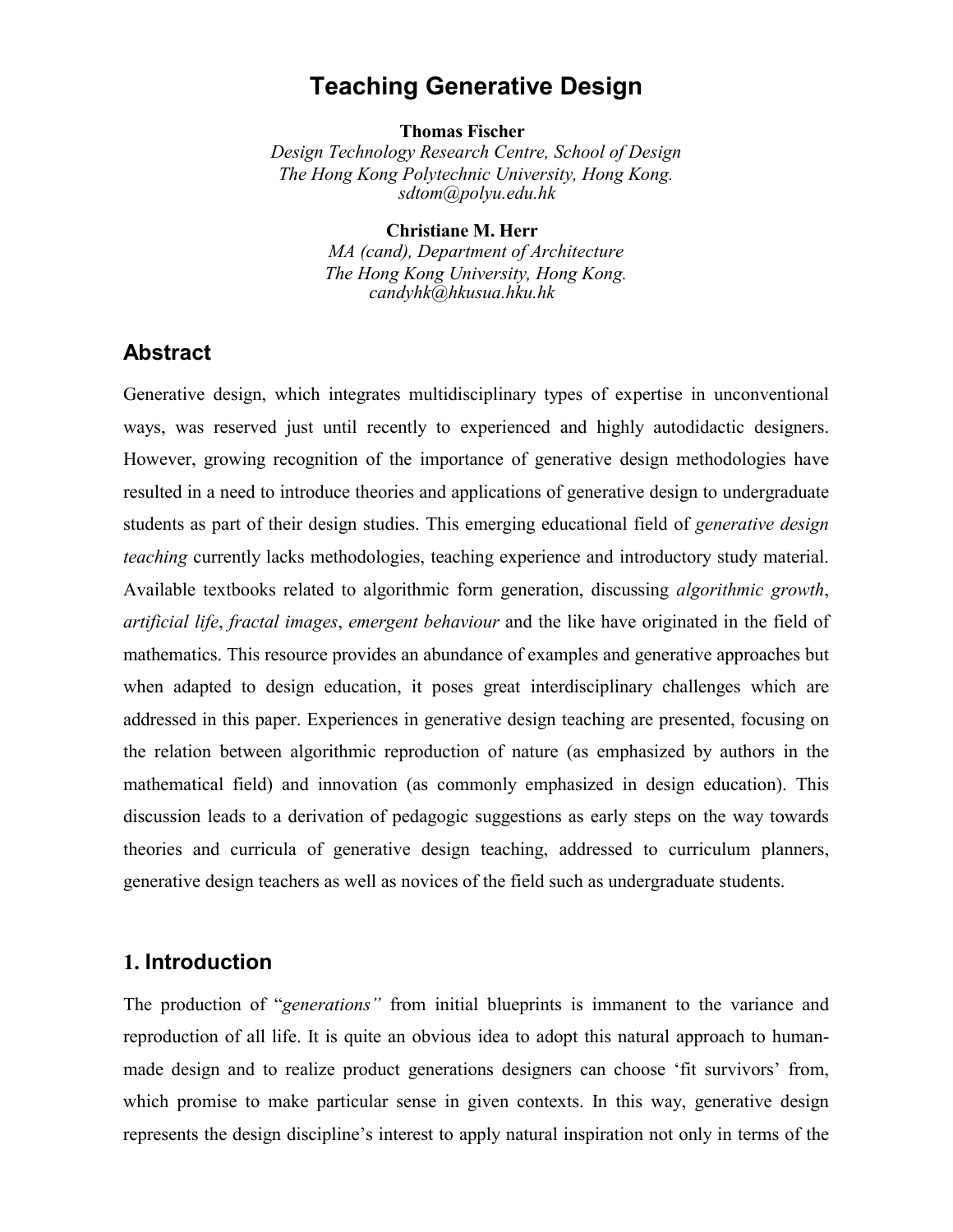*creation of products* but also in terms of the *process of creation*. This interest has a long history. One early example of generative design thinking Mitchell identifies are Aristotle's musings on the generation of design variations<sup>1</sup>.

Though generative design is not restricted to the application of particular types of tools, digital computers have turned out to be specially appropriate for the following reasons: To generate design implies a somewhat industrial approach to production insofar as efficient automation is required to output large quantities of solutions. A programmable universal machine is certainly a very helpful tool in this respect. In contrast to industrial manufacturing however, generative design leaves the monotony of production up to the computer and at the same time overcomes and avoids the monotony of products. Moreover, a significant part of generative design labour comprises permutation of design elements and attributes, which is most easily accomplished by means of symbolic computation. This symbolic representation that is inherent to computer-aided design (CAD) also seamlessly integrates elements of design simulation. Generative design solutions come into existence in form of digital representations, allowing early evaluations before their actual (e.g. physical) modelling, production or application. In this respect, generative design differs vitally from its natural inspiration, which experiments, generates and extinguishes designs in the most blind and unscrupulous ways. Computer-aided generative design (and CAD in general) is also easily integrated with common office, data processing and communication procedures and equipment. As a result, generative design has good reasons to utilize mathematics, programming and computers and often involves *digital toolmaking*.

Today, *genetic algorithm*, *cellular automaton* or *shape grammar* are important and very common keywords in international discourses on CA(A)D but due to their relative novelty in design and their complexity, these approaches are largely neglected in undergraduate design studies. This is not only due to the interdisciplinary involvement of generative design work. Very little has been done so far to develop methodologies, materials and curricula for generative design teaching and to clarify terms and techniques for teaching purposes.

 $\mathbf{r}$ 1 Mitchell, William J. [9], p.29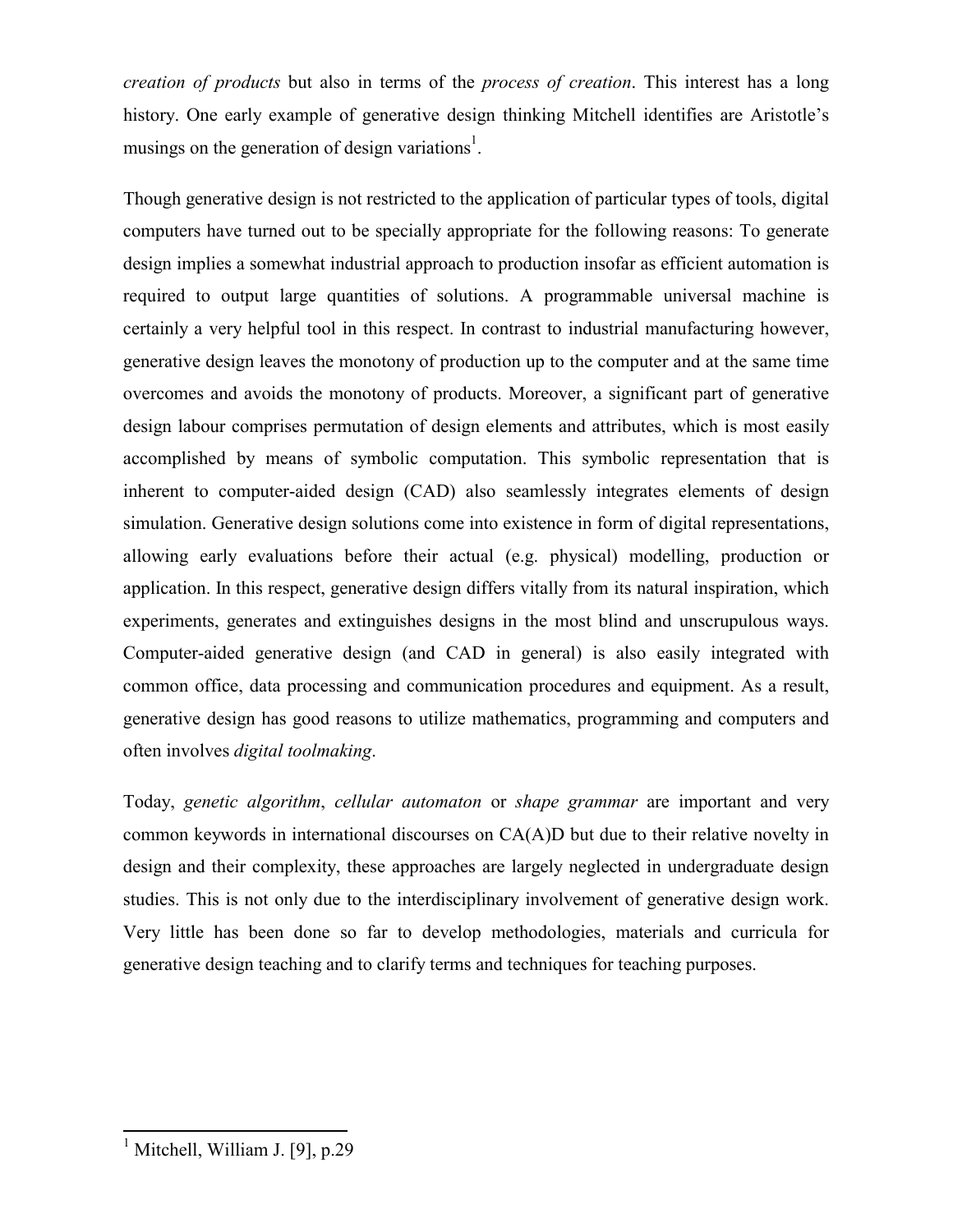# **2. Terminology and Explanatory Models**

Two simple reasons for the common lack of generative design education are that a) there is very little introductory material and b) that generative design terminology is still based on rather vague notions. Very frequently, generative design approaches are not explained clearly but illustrated by naming underlying programming paradigms, which are obscure to outsiders and novices. Such blurry unfocussed models can be useful in design teaching to challenge students, to make them curious, inspire them or to incite student research. Nevertheless, when it comes to implementation issues and tough questions, clear terms and concepts are essential. With the following proposals for explanatory models we intend to fill this gap:



*Figure 1: Traditional design approach*

Generative design is a design methodology that differs from other design approaches insofar that during the design process the designer does not interact with materials and products in a direct ("hands-on") way but via a generative system.



*Figure 2: Generative design approach*

A generative system is a set-up based on abstract definitions of possible design variations capable of displaying or producing design products (or elements of design products). There is in principle no reason to restrict this approach to the application of digital tools. Fully analogue systems are possible, too. But as digital generative design is of particular interest (see reasons above), this paper mainly focuses on generative CAD.

Computers are ultimately nothing more than symbol processing machines and just like any piece of software, *digital generative design tools are symbol processors*. Generative (symbol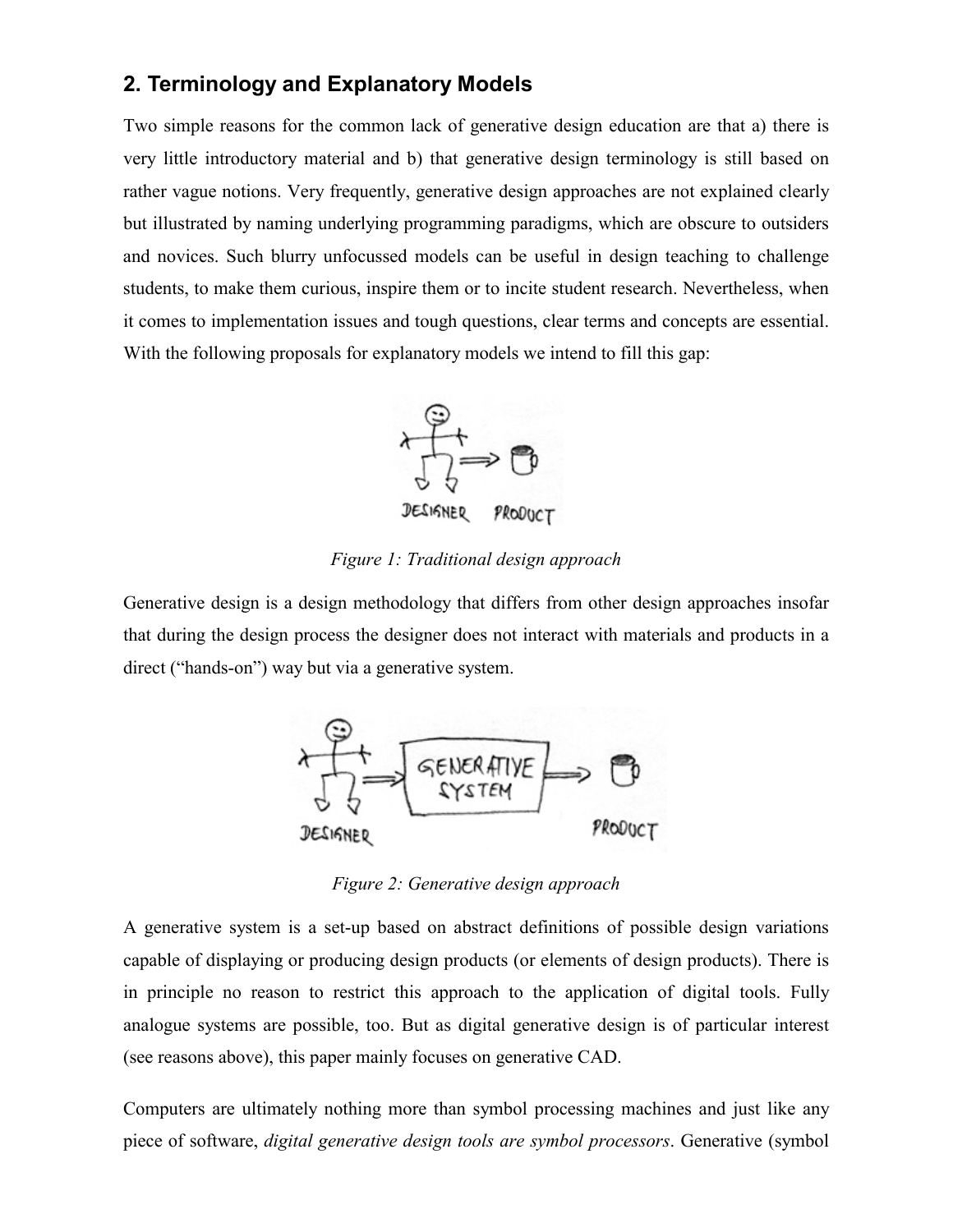processing) programs of this kind characteristically perform two (explicitly or implicitly distinct) types of operations: The first type generates sets of symbols and the other type "interprets" these symbols by mapping or projecting them onto elements and attributes of design products, thus implementing a manifestation of a possible design. Of each type, there can be as few as one element deployed in a generative unit but more are also possible. Arrays of generative units can run in parallel (e.g. cellular automata). The semiotic relationship between symbol production and symbol interpretation can be anywhere from strict, intentional and meaningful (rational generative design approach) to random (irrational generative design approach).

To explain these terms, we deliberately prefer the term 'explanatory model' instead of 'definition' as it is not possible to draw clear lines between generative and non-generative design. The integration of natural growth and DNA interpretation into design, e.g. by showing timber grain patterns on furniture surfaces might well be considered 'generative'. Another example is the medieval history of gothic building. Lacking means to experiment with physical of mathematical models, medieval builders had to depend on empirical knowledge. This expertise was collected from success as well as from failure of experimental building advances. In this sense, the structural progress of gothic cathedrals represents an early de-facto 'evolutionary' architecture.

### **3. Potentials, Promises and Myths**

Generative design is typically experienced and presented as a very powerful design methodology. Such presentations often imply promises and postulations that are not necessarily entirely true in every case. The following are brief discussions of true potentials and factoids intended to clear up common questions.

One promise that is indeed true is (as mentioned above) that generative systems can generate entire design families or *generations*. The abstraction level at which design solutions are expressed in generative systems guarantees generic capabilities within given (well-defined) problem domains. This allows exhaustive permutation and modification of defined design elements, attributes and parameters and automatic mass generation of possible design solutions.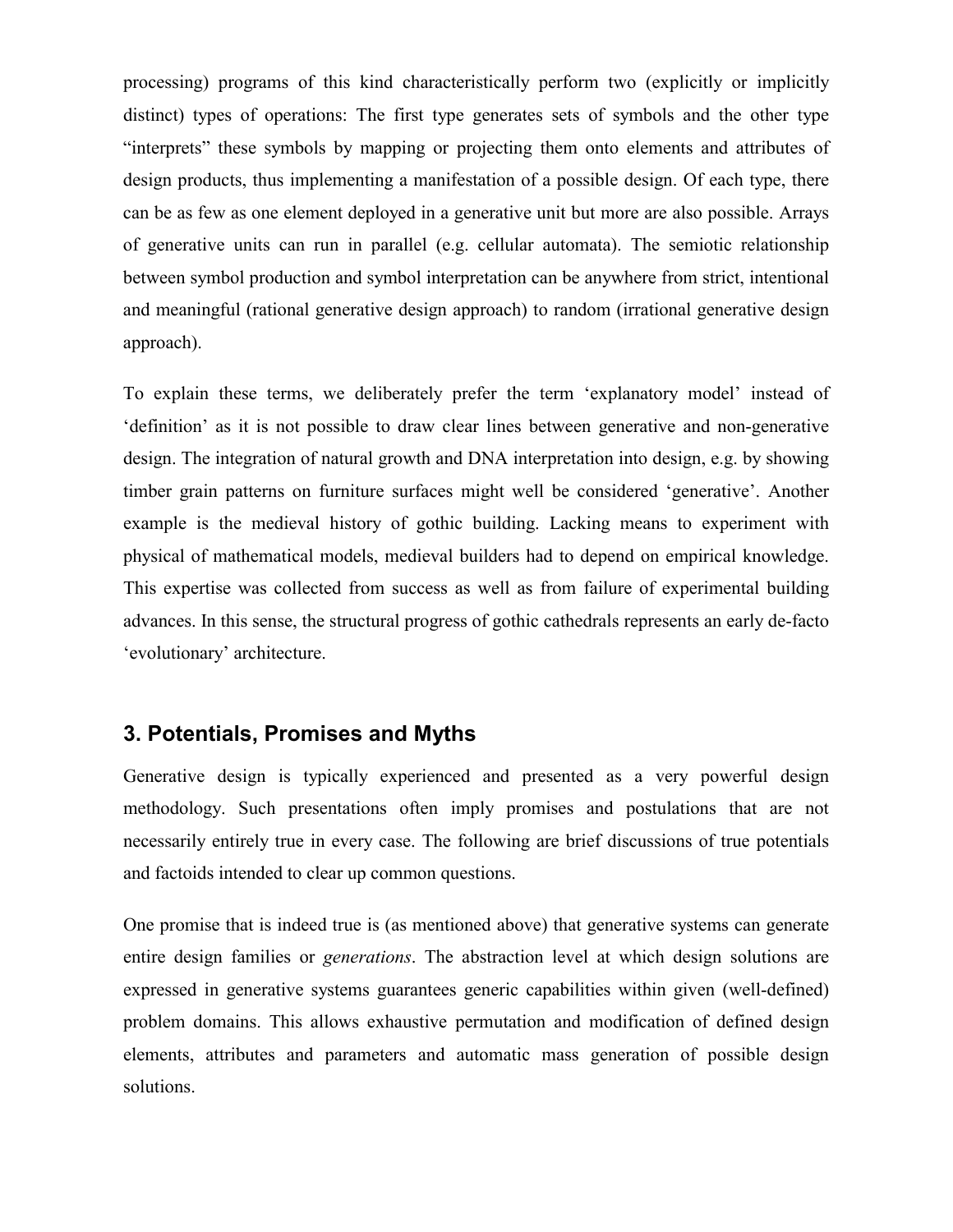Generative design is also supposed to enhance the designer's creativity, allowing richer explorations of design spaces. This second promise is typical in its vagueness as it depends on the term *creativity* which itself is not easy to define. As generally known, computers are pretty dumb and only perform what they are programmed to perform, so the idea that generative software can support a creative process appears questionable at first glance. However, the automatic permutation of large numbers of design elements can indeed inspire ideas and concepts, which designers would not necessarily have considered without the support of a generative tool.

A third supposition states that generative systems can be capable of selecting *good designs* from generated designs. This is true in principle but only possible within extremely strict problem domain definitions. In the majority of cases this is not realistic. Computers are powerful tools for creating design variance. But reducing design variance according to criteria of usefulness and beauty needs a great deal of knowledge and common sense. This common sense cannot be put into software easily. Hence, in actual generative design projects, selections from design generations are typically performed by humans.

While the development of generative design systems usually requires programming skills, their application can be comparatively user-friendly and easy for non-programmers. In this sense, a fourth supposition is that generative design tools have sufficient generic qualities to be easily passed on to other designers (with or without programming skills) who need design tools while working on other, maybe similar problems. As generative design tools can output huge design families, this appears to be a particularly promising assumption in regard to design productivity. Though it is of course easily possible to pass a given generative design tool on to other users, doing so does not necessarily embrace the *nature of design*. Due to the uniqueness of every design problem, a generative design tool developed in one design context is not very likely to make equal sense in other design contexts. This matches the authors' observation that designers who develop generative design tools do this quite enthusiastically but designers who are offered the use of other designer's generative tools often respond with refusal. Moreover, a successful generative tool has itself a product-nature insofar as it is its designer's key to generating revenue, which might be a good reason to restrict others from using it.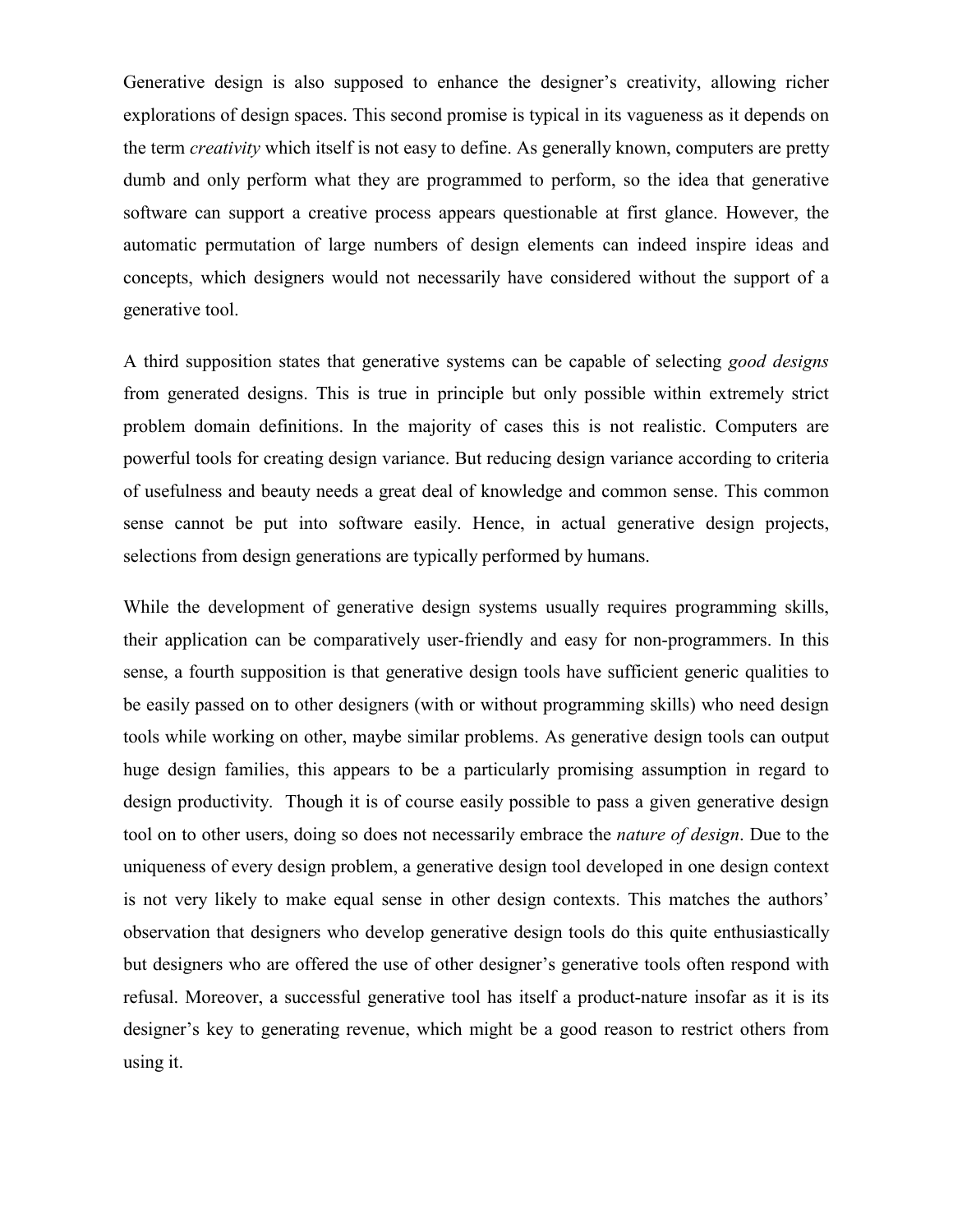# **4. What needs to be taught?**

Teaching generative design deals with technique. It is about *how* to generate as opposed to *what* to generate. While experienced generative designers select and modify generative methods according to specific projects, teaching generative techniques initially requires the introduction of a generative toolbox. This toolbox contains mathematical techniques, which in early teaching stages should be introduced in breadth rather than in depth. The open list of emerging areas (toolbox) for generative CAD curricula contains:

- Emergent systems, self-organization (image, sound, animation, behaviour and form) (e.g. cellular automata, swarm modelling)
- Generative grammars (e.g. L-systems, shape grammars)
- Algorithmic generation and growth (image, sound, animation and form) (e.g. fractals, re-writing rules, parametric design, data mapping)
- Algorithmic (re-) production (evolutionary design) (e.g. genetic algorithms, selective procedures)

However, in these fields, design-oriented textbooks (or other types of introductory material) are lacking at the moment. Whereas the way the above techniques are commonly presented implies a strongly reproductive perspective, the key challenge in design is to use them to innovate. This can be supported by emphasizing other generative techniques, which should also appear on this open list such as:

- Data mapping as a symbol-generation technique (e.g. on-line 'data mining') and
- **Parametric design as a symbol-interpretation technique**

Moreover, supporting and reflective skills should be covered by generative design curricula such as:

- Generative programming (e.g. development tools, languages, AI techniques) and
- Generative aesthetics (e.g. abstraction, symbolic expression, interpretation, generative rhetoric, recognisability, repeatability, accidents and elements of chance, integration of generative design in traditional designer/client/user context)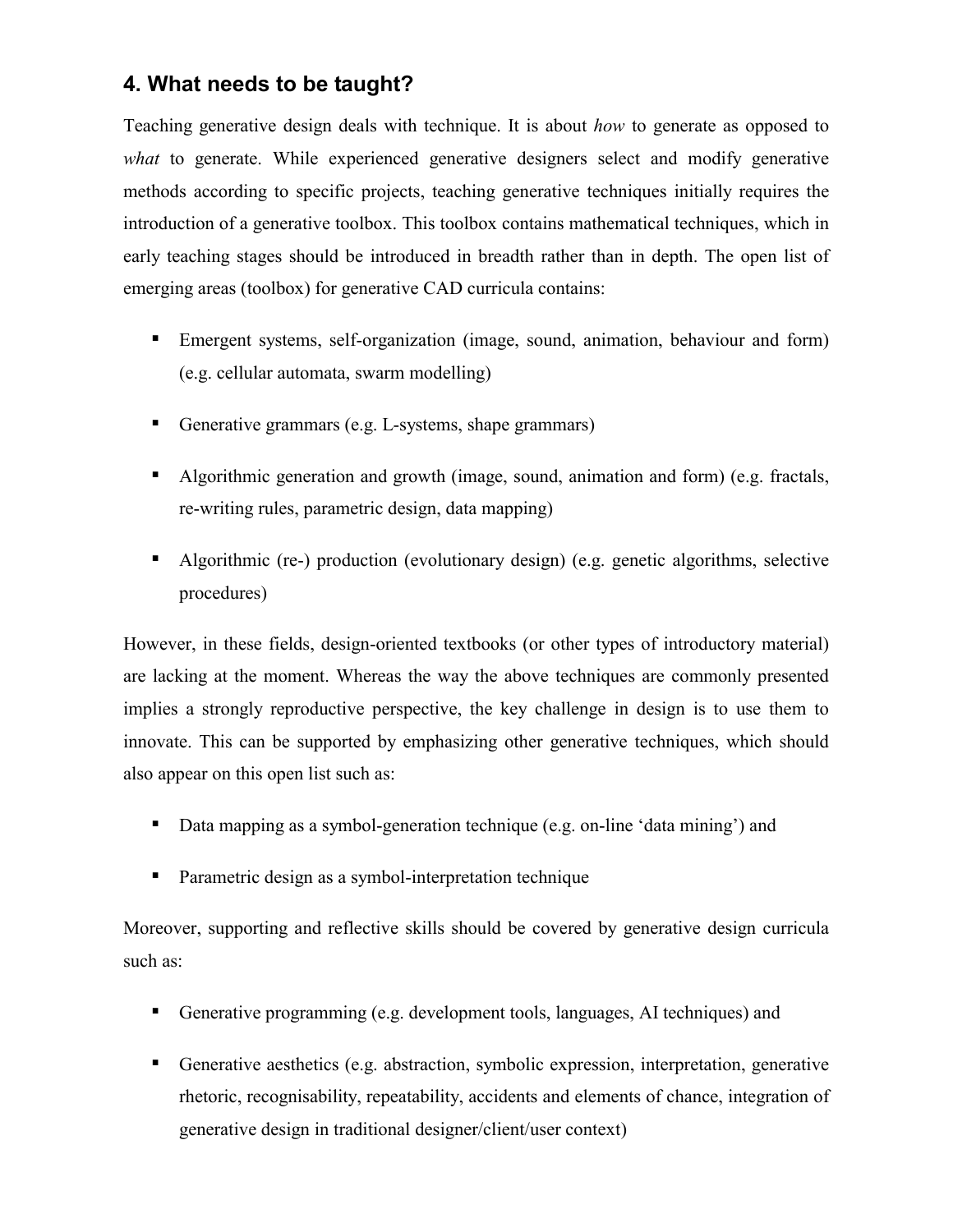Classic generative design methodologies such as space-filling curves, genetic algorithms, fractals and emergent behavioural systems have their roots in the realm of mathematics or have at least advanced to canonical exercises in that discipline. Art and design increasingly make use of this instrument. The power these methodologies offer to computer-aided design resulted in new interdisciplinary bonds between design and mathematics. In the design field, this new approach is, so far, mainly being adopted in advanced research and design projects only. Until recently, computer-aided generative student design projects were typically based on extra-curricular learning efforts and in many contexts they are still an exception. Now, the recently growing importance of generative techniques in design increasingly requires a broad curricular coverage in undergraduate design teaching.

However, some pedagogic pitfalls result from the interdisciplinary origin of generative techniques. We argue that these pitfalls are mostly inflicted by design's focus on *open-ended* problems and mathematics' tendency to *close* (or to *tame*) problems.

### **5. Models of Nature are not Nature**

Throughout history, civilizations have developed arithmetic and mathematics and today we are still striving for their further advancing. Discounting base motives, related to warfare and economics, a primary goal of this development was and is the *creation of tools to explain nature*. While mathematics allows strict (algorithmic) formalizations of natural and artificial phenomena, it does not allow for its own validation by its own means (as *Gödel* states in his *Incompleteness Theorem*<sup>2</sup>). Being unable to prove its own truth and still being under development, the history of mathematics must be seen as an open-ended, innovative process and can in this sense itself be described as *design*.

While committed to explaining nature in terms of *true* and *false*, mathematics is not able to prove its own truth by its own means. At the beginning of the  $20<sup>th</sup>$  century, this finding induces a major setback for formal sciences (and the deterministic world view in general), whose ideal goal it was before to devise a universal formula, or a set of axioms from which all existing phenomena could be deduced. Providing generative (algorithmic, geometric, grammatical etc.) techniques, mathematics finds itself in the ironical position, on the one hand

<sup>&</sup>lt;sup>2</sup> Gödel, Kurt [8]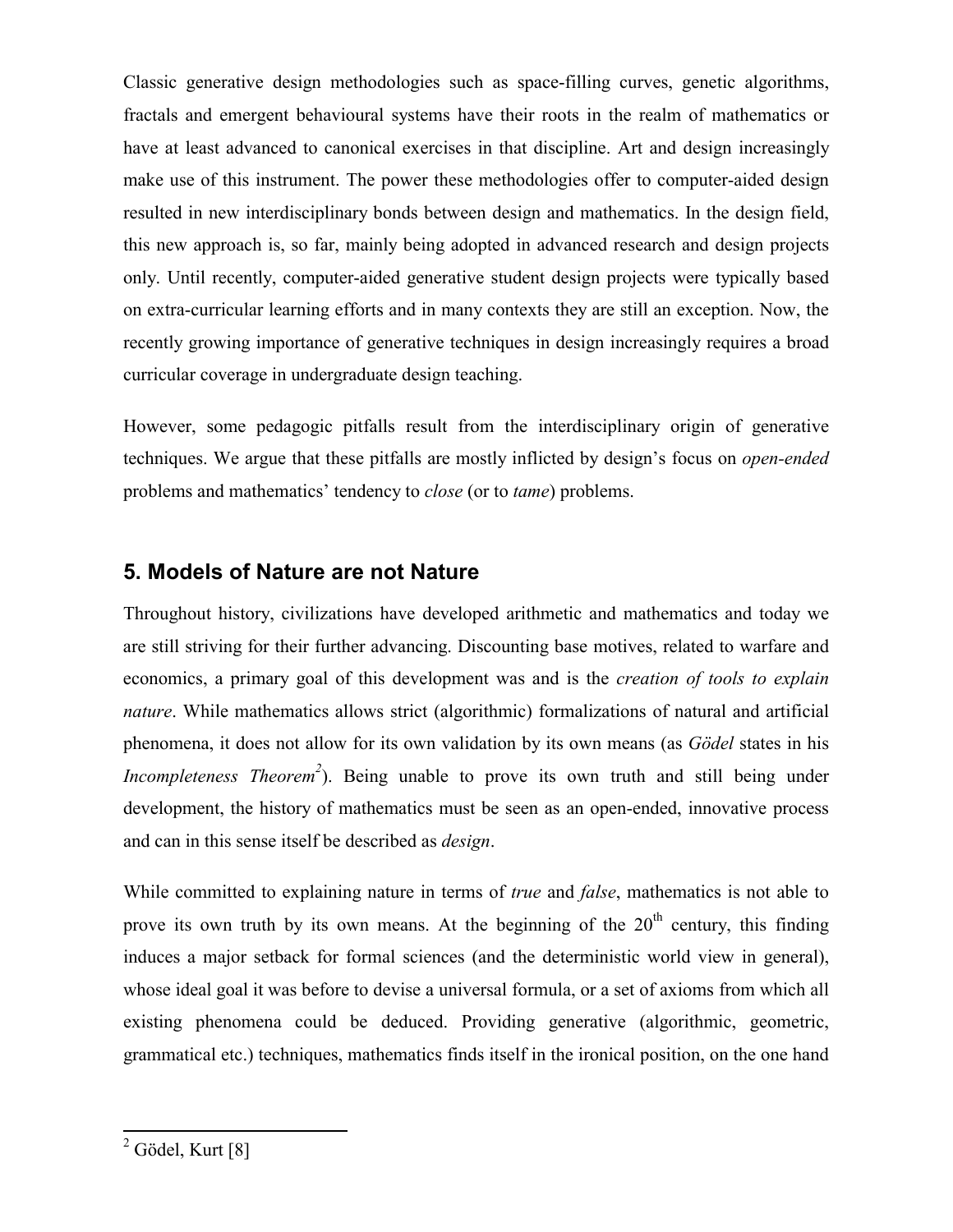not to be able to *ultimately prove statements about nature* but on the other hand to be able to *generate naturalistic designs*.

In order to illustrate the potential of generative calculus, there are two basic areas available: the *natural* and the *artificial*. Illustrations of generative mathematics are strangely attracted to make use of natural examples like clouds, mountains, snowflakes, galaxies, plants and so on. Moreover, basic paradigms for generative strategies are inspired by or borrowed from nature: DNA, evolution, breeding, growing. There are of course good reasons for choosing natural examples for the application of generative mathematics. One is that these are very well known examples and thus good vehicles for explanation of complex mathematical concepts. Another reason for generating naturalistically is the application in the field of virtual reality production, which spends great effort to advance to more and more naturalistic outputs.

However, when it comes to educational material such as student textbooks, the distinction between explanatory model, chaotic surprise and intentional design goals becomes imprecise. The inevitable 'fractal landscapes images' (see figure 3) which can nowadays be massgenerated from specialized stand-alone programs for example, are typical examples of this confusion. In these generated landscapes, parameters and algorithms, geometries and colour schemes are intentionally tweaked to generate even more realistic landscapes including rock textures, trees, reflections on water surfaces and snowy mountain peaks.



*Figure 3: Fractal landscape*<sup>3</sup>

 3 Courtesy Roger B. J. Baron, http://meta-x.org/~regor/F-Render/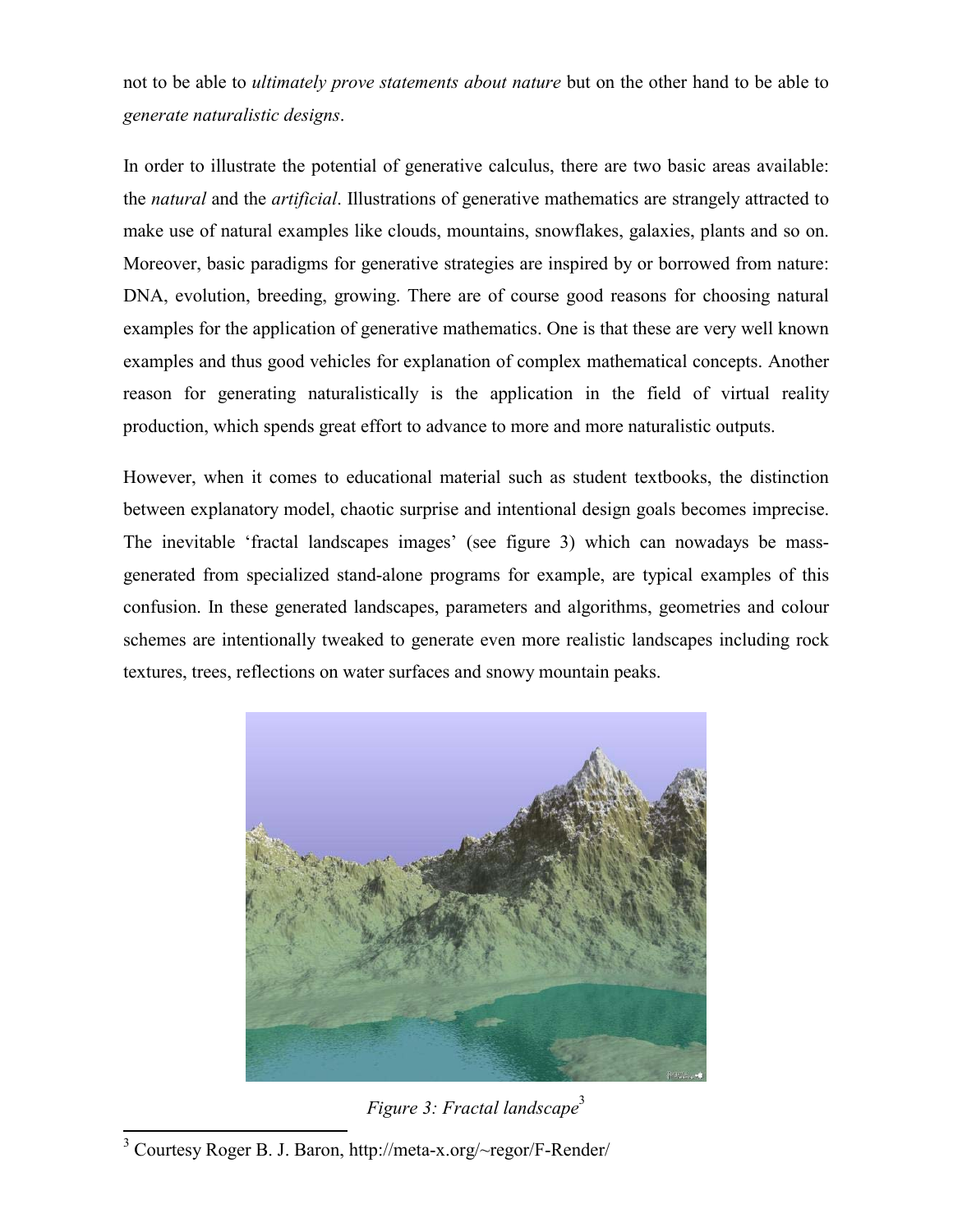From an external perspective (e.g. from the view point of design students), this and other generative typologies excessively obscure the concepts they are based on.

It is not immediately obvious that with mathematics, fractal images based on a toolset which in itself is aesthetically passive and neutral, are generated by systems which have intentionally been set up to produce naturalistic outputs. In fact, fractal images like the above (and their underlying algorithms and parameters) are intentionally adjusted to generate natural output in goal-driven and therefore somewhat *alchemic* processes.

On the contrary, images like this which often come along with elaborations on chaos theory, `extreme mathematical monsters'4 and the like, suggest some sort of *deeper truth* and meaning in mathematics.



*Figure 4: Non-self-similar fern, presumably not by Barnsley*<sup>5</sup>

A similar example is an image that appears in Bovill, supposedly showing *Barnsley's fern* (see figure 4). The fern has become a self-similar (fractal) classic amongst naturalistic illustrations of generative output, Bovill presents this non-self-similar and supposedly even more naturalistic image, citing Peitgen et al. who point out that:

*"The importance of Barnsley's fern to the development of the subject [feedback and iteration] is that his image looks like real fern, but it lies in the same mathematical category as the gasket, the Koch curve, and the Cantor set. [The category of iterated function systems] not only contains extreme mathematical monsters which seem very distant from nature, but it also*

 $\frac{1}{2}$ 

<sup>4</sup> Bovill, Carl [2], p. 53

<sup>&</sup>lt;sup>5</sup> Reprinted from Peitgen, Jurgens and Saupe in Bovill, Carl [2], p. 52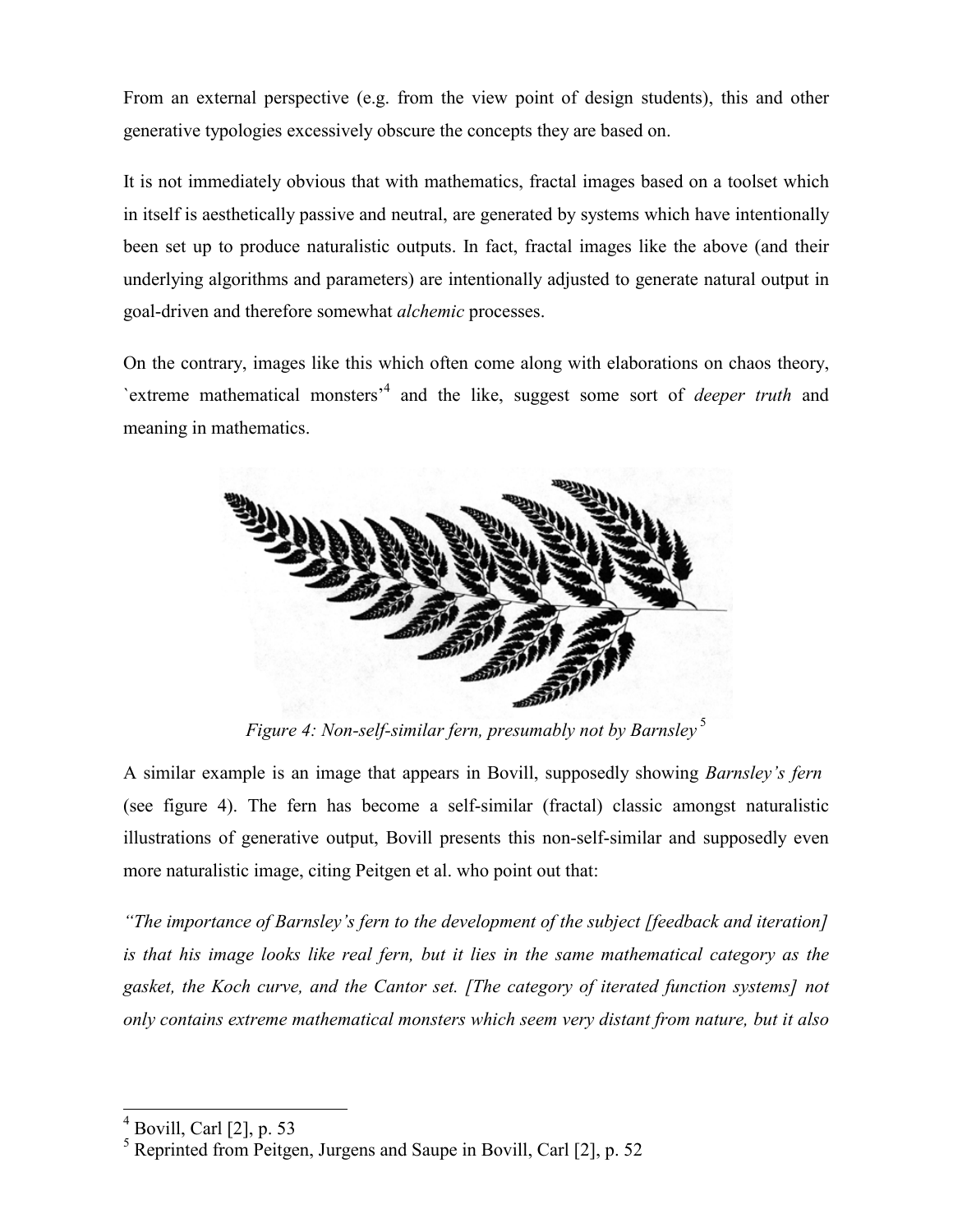*includes structures which are related to natural formations and which are obtained by only slight modifications of the monsters."<sup>6</sup>*

This "monstrous" rhetoric is used to explain how iterative function systems (or replacement systems) like the Koch curve can be adapted to generate more complex, more organic and more naturalistic output. However, the shown image does neither look like anything generated by a replacement system because (in contrast to the fern Barnsley originally presented) this one is not self-similar. Though it does not look like natural fern either, its irregular and organic structure suggests to be particularly naturalistic. This "super-natural" output indicates to the layman that mathematics would bear a higher truth from which nature itself might have been generated and that this truth is now encapsulated inside the generative software that has put it out in a *surprising*, perhaps even *mysterious* way.

In this sense, descriptions of generative techniques tend to present mathematics not as a system to develop models for understanding nature but as the cause of nature itself. Spitefully, one could wonder if this tendency is a compensation of the incompleteness of mathematics: "If mathematics is not sufficient to find and prove universal laws behind nature and to explain a snowy mountain or a plant, let's use mathematics to generate some naturalistic mountains or plants from fractal algorithms and show that there might as well be a (universal) mathematical formula behind it!" As mentioned above, Mitchell mentions Aristotle as an early generative design thinker. What he does not mention is that Aristotle is also the originator of mimesis, the adoration of nature by its imitative representation, which obviously has a latent presence in generative mathematics and culminates in the idea of *artificial life*.

It is not the responsibility of mathematics to develop products; mathematics develops tools. When mathematicians develop generative techniques and explore their potential, this happens in a rather playful way. However, it must be stated that in effect, the common selection of naturalistic illustrative themes transports a message, which has negative consequences (not only) for generative design teaching.

After mathematics has been developed to provide models for explaining the world, this logic is inverted when (intentional) output naturalism is now used to 'prove' mathematics. One risk mathematics in general and generative design in particular are therefore facing, is to fall back into assumptions which were common before twentieth-century physics cleared up the

 6 Bovill [2], p.52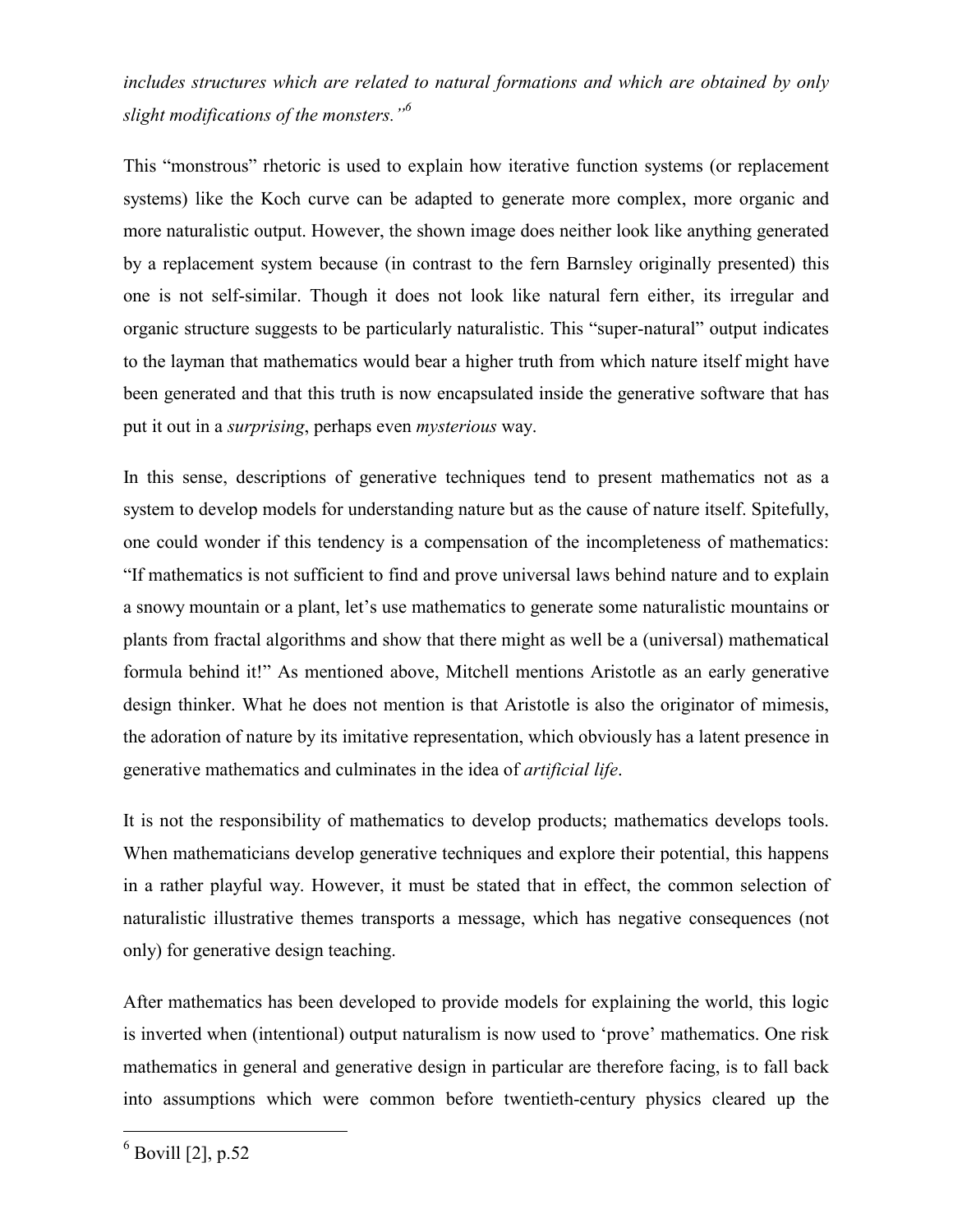previously confused relationship between nature and models. The fact that a model is not identical with what it represents must not be obscured. It would be ridiculous to assume a real building would catch fire because a model of that building is set on fire. But when it comes to mathematical models and computer software that attempts to behave in naturalistic ways, we tend to do exactly that: the model is easily mistaken for the real thing.

# **6. Generative Teaching of Generative Design**

Unnoticed by the generative design field, a pedagogic theory of the same name, "Generative Learning" has been proposed and discussed in the educational field since  $1974^7$ . First introduced by Wittrock, this approach no longer considers learning as a passive reception of information but as an activity. It is thus following the reform-pedagogical tradition and the constructivist view of learning. The essential contribution of this theory is to state that learners actively organize and transform presented information according to their individual expectations, to the information's relevance from their point of view and to prior knowledge. This perspective appears highly appropriate for a field of study which has an obvious need for providing a solid base of knowledge and techniques which then have to be claimed, be interpreted and transcended in innovative ways.

Generative design and generative learning have more in common than just their adjectives and we argue that the latter is a highly appropriate choice for teaching the former. Both fields are like-minded and easily connected with constructivist thinking, teaching and design teaching. This reflects for instance in the School of Design's Interactive Systems Design<sup>8</sup> stream, in which generative design techniques are taught using turtle robots and (a haptic flavour<sup>9</sup> of) the programming language *Logo* which were both developed by Papert<sup>10</sup> and Minsky, following Piagetian constructivist tradition. As constructivist learning theory, generative design and generative learning put special emphasis on processes, individual approaches to progress and development, tools and tool development. We recommend the pursuit of this line of thought when future design curricula and courses integrating generative approach are laid out.

 $\overline{a}$ 

<sup>7</sup> Wittrock, Merlin C. [12]

<sup>8</sup> see the School of Design's *Interactive Systems Design* homepage at http://i.sd.polyu.edu.hk <sup>9</sup>

 $\frac{6}{9}$  Fischer, Thomas, Cristiano Ceccato and John Frazer [5]

<sup>&</sup>lt;sup>10</sup> Papert, Seymour [10]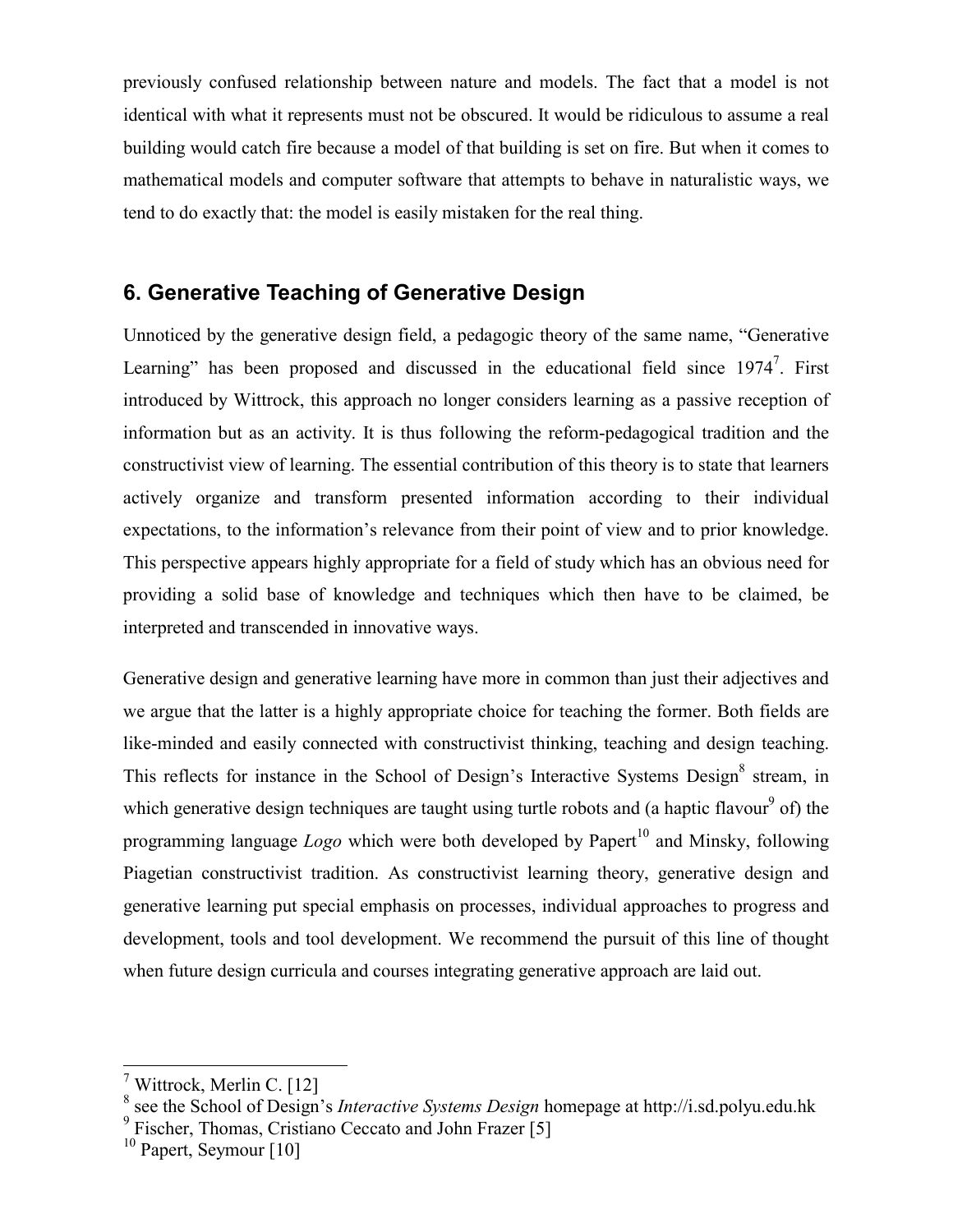# **7. Conclusion**

Despite the tendency of design teaching to focus increasingly on interdisciplinary, cultural and conceptual issues rather than being concerned with particular techniques and skill requirements, generative design and its growing significance in the design field require indepth exercises and studies of techniques, technologies and methodologies. To a certain extent, this constrains generative design teaching to more traditional bottom-up approaches in which, at least in initial stages of learning, skills are prioritised over application. This can partly be compensated by asking students to develop non-computerized generative systems in early stages of learning, requiring no technical skills but merely a basic understanding of generative design. For teaching generic skills, a possible canon of contents with strong roots in the field of mathematics was presented above. The critical issue is that the present need for generative design teaching is not satisfied at the level of this (reproductively oriented) canon. Following design's imperative to innovate and to challenge, the skills acquired when examining basic generative techniques need to be applied and transcended in actual design projects. Generative learning provides a highly suitable paradigm for setting up learning situations accordingly. Once those projects have been developed, students' toolmaking can be subject to critical reflection and the question "*What can generative design do, what can it not do*?" Ultimately, answers to these questions can only be developed not by producing surprising imitations of nature but by innovating generative designs, as Wittrock states: "generation, not discovery is the process of comprehension."<sup>11</sup>

### **8. Acknowledgements**

The authors gratefully acknowledge the support from academic and research staff of the School of Design, the Interactive Systems Design stream at the School of Design, in particular Julian Gibb, Assistant Prof. Catherine Hu, Prof. John Frazer and the Design Technology Research Centre of The Hong Kong Polytechnic University. We also thank Roger "Regor" B. J. Baron for courteously providing *'Fractal Landscape 280394'*, generated with his software "*F-Render*".

 $\overline{a}$  $11$  Wittrock, Merlin C. [13], p. 353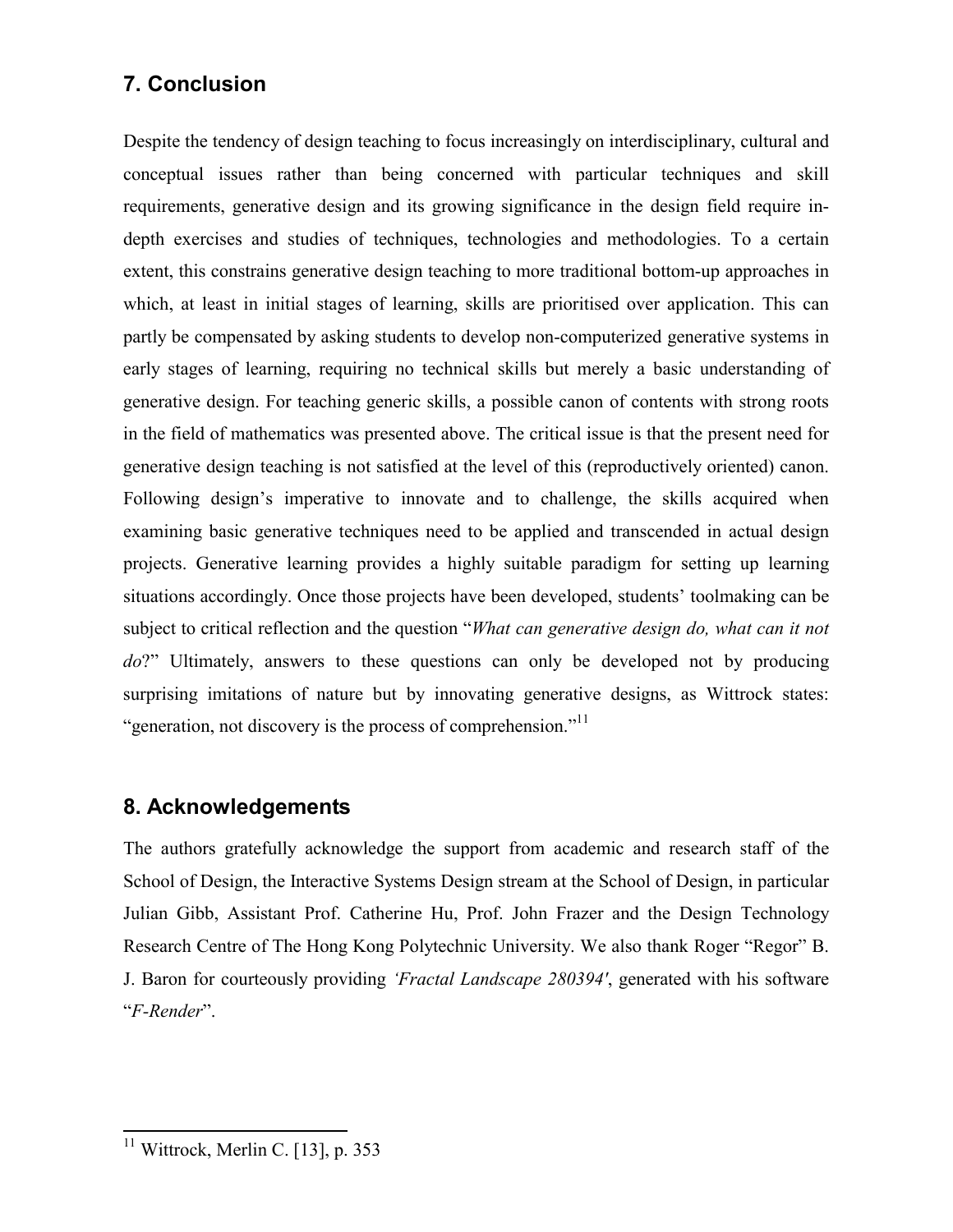### **References**

- [1] Mandelbrot, Benoit B. [1983]: The Fractal Geometry of Nature. Freeman, NY.
- [2] Bovill, Carl [1996]: *Fractal Geometry in Architecture and Nature*. Birkhaeuser, Boston MA.
- [3] Ceccato, Cristiano [1999]: *Microgenesis. The Architect as Toolmaker: Computer-Based Generative Design Tools and Methods*. In: Soddu, Celestino (ed.): The Proceedings of the First International Generative Art Conference. Generative Design Lab at DiAP, Politecnico di Milano University
- [4] Dawkins, Richard [1987]: *The Blind Watchmaker. Why the Evidence of Evolution Reveals a Universe Without Design*. Norton, NY.
- [5] Fischer, Thomas, Cristiano Ceccato and John Frazer [2001]: *Haptic Programming with Machine-Readable Models*. In: Mark Burry et al. (ed.): The Proceedings of Mathematics and Design 2001. The Third International Conference, School of Architecture and Building, Deakin University Australia.
- [6] Flake, Gary W. [1998]: *The computational Beauty of Nature: Computer Explorations of Fractals, Chaos, Complex Systems, and Adaption*. MIT Press, Cambridge Mass.
- [7] Frazer, J. [1995]: *An Evolutionary Architecture*, Architectural Association, London, UK.
- [8] Gödel, Kurt [1931]: Über formal unentscheidbare Sätze der *Principa Mathematica* und verwandter Systeme I. *Monatshefte für Mathematik und Physik*, 38 pp. 173-198
- [9] Mitchell, William J. [1977]: *Computer-Aided Architectural Design*. Van Nostrand Reinhold, NY.
- [10] Papert, Seymour [1980]: *Mindstorms: Children, Computers, and Powerful Ideas*. Basic Books, N.Y.
- [11] Schmitt, Gerhard [1993]: *Architectura et Machina. Computer Aided Architectural Design und Virtuelle Architektur*. Vierweg, Braunschweig